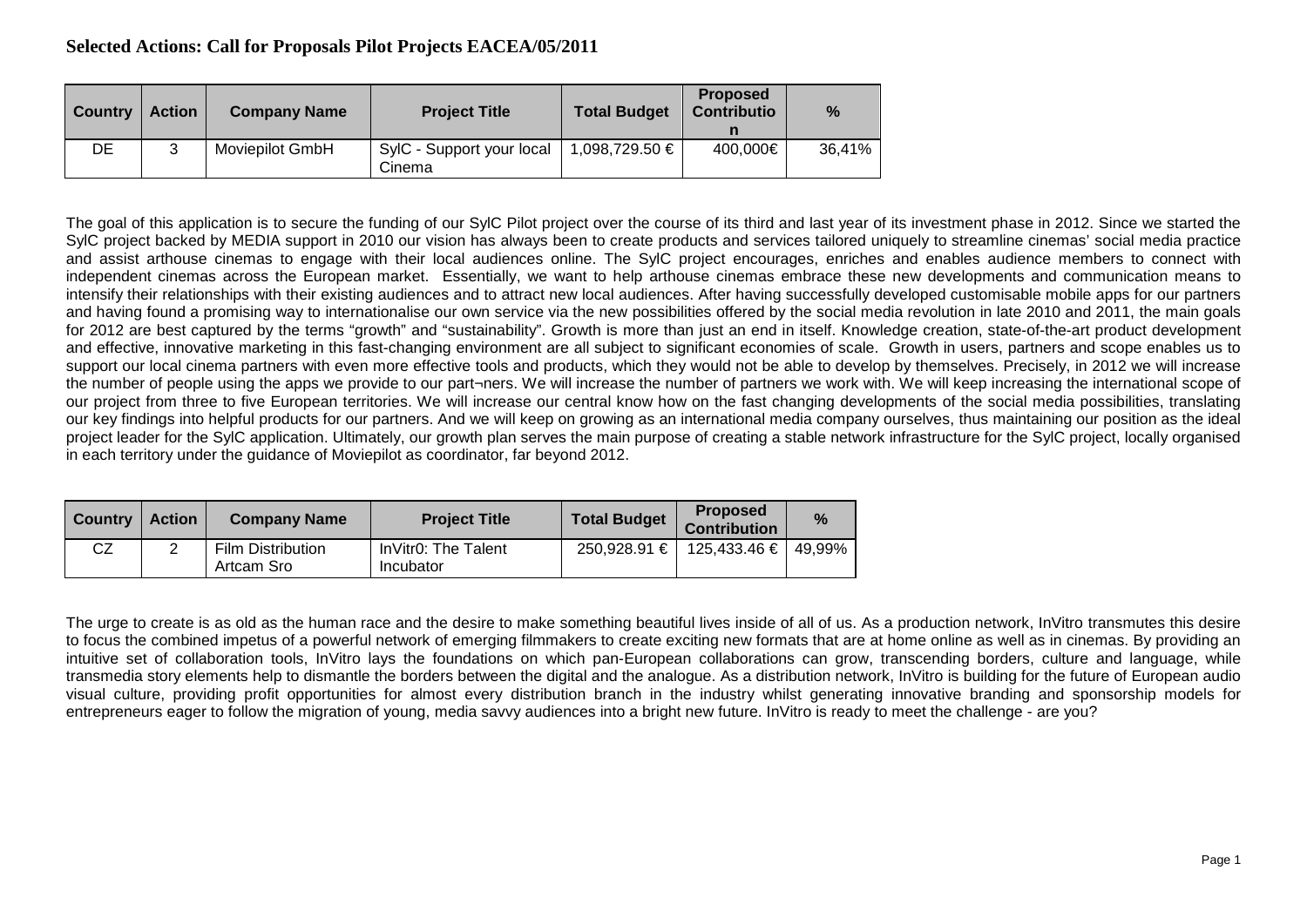| <b>Country</b> | <b>Action</b> | <b>Company Name</b> | <b>Project Title</b> | <b>Total</b><br><b>Budget</b> | <b>Proposed</b><br><b>Contribution</b> | %   |
|----------------|---------------|---------------------|----------------------|-------------------------------|----------------------------------------|-----|
| DE             |               | Mediapeers GmbH     | Seed Your Rights!    | 600,000 €                     | 300,000 €                              | 50% |

The Seed Your Rights pilot project is designed to significantly improve the cooperation between:

- Rights holders of European audiovisual content (T1) "Get your content organized and put it at work"
- Non-linear services offering European audiovisual content (T2) "Extend editorial selection by simplifying your acquisition process"

In today's market reality, significant hurdles obstruct or even block a direct collaboration, and thus the availability of European content from independent producers. First and foremost content owners dread the hassle to distribute via non-linear services given the legal (rights availability and contracting), technical (material delivery) and financial (regular revenue share invoicing) tasks involved. Non linear platforms on the other hand fear that the marginal revenue with content from smaller partners do not merit the transaction cost – from contract to billing – per content supplier. Therefore the goals of the action are:

- Reducing the complexity of licensing/acquiring European audiovisual content (G1)
- Reducing transaction costs for licensing/acquiring content for non linear services (G2)
- Facilitating cross-platform and cross-border distribution (G3)

Ultimately all three goals increase the circulation of European audiovisual content across Europe and beyond. In order to achieve these goals the action Seed Your Rights will concentrate on the following three modules, which are an natural extension based on mediapeers' proven technology for less sophisticated market participants:

- Rights Management System (M1): An easy-to-use web based software for independent European producers and smaller distributors to manage their libraries of digital rights
- Transaction Toolset (M2): A comprehensive toolset for European rights holders and of VoD platforms to manage their transactions.
- Information Hub (M3): A medium for non linear platforms in the MEDIA member countries.

| <b>Country</b> | <b>Action</b> | <b>Company Name</b>         | <b>Project Title</b> | <b>Total Budget</b> | <b>Proposed</b><br><b>Contribution</b> | $\%$ |
|----------------|---------------|-----------------------------|----------------------|---------------------|----------------------------------------|------|
| FR             |               | Under The Milky<br>Way SARL | Waveback EU          |                     | 522.910,00 €   261.455,00 €   50,00%   |      |

WAVEBACK EU is a project developed by Under the Milky Way (UMW), a service company dedicated to the digital distribution and marketing of films and audiovisual programs.

Since 2010, UMW is working on the development of WAVEBACK, an online tool that helps film distributors drive and monitor their marketing actions on Social Networks from the theatrical release all the way through the DVD and VoD releases.

WAVEBACK is an online service with simple interfaces allowing the simultaneous publication of content on multiple Social Media Networks. It then collects and organizes Social Media activity to optimize marketing activities and the management of communities. Experience and data from one campaign can also easily be used to enhance future releases.

The WAVEBACK EU Project is first aimed at developing the usage of WAVEBACK outside of France, and to contribute to Social Media Marketing experience sharing among European Film distributors. Secondly, feedback and experiences will be used for the development of a new version of the software, necessary to the integration of additional functionalities, to the customisation of national particularities, and to a wider distribution of the service.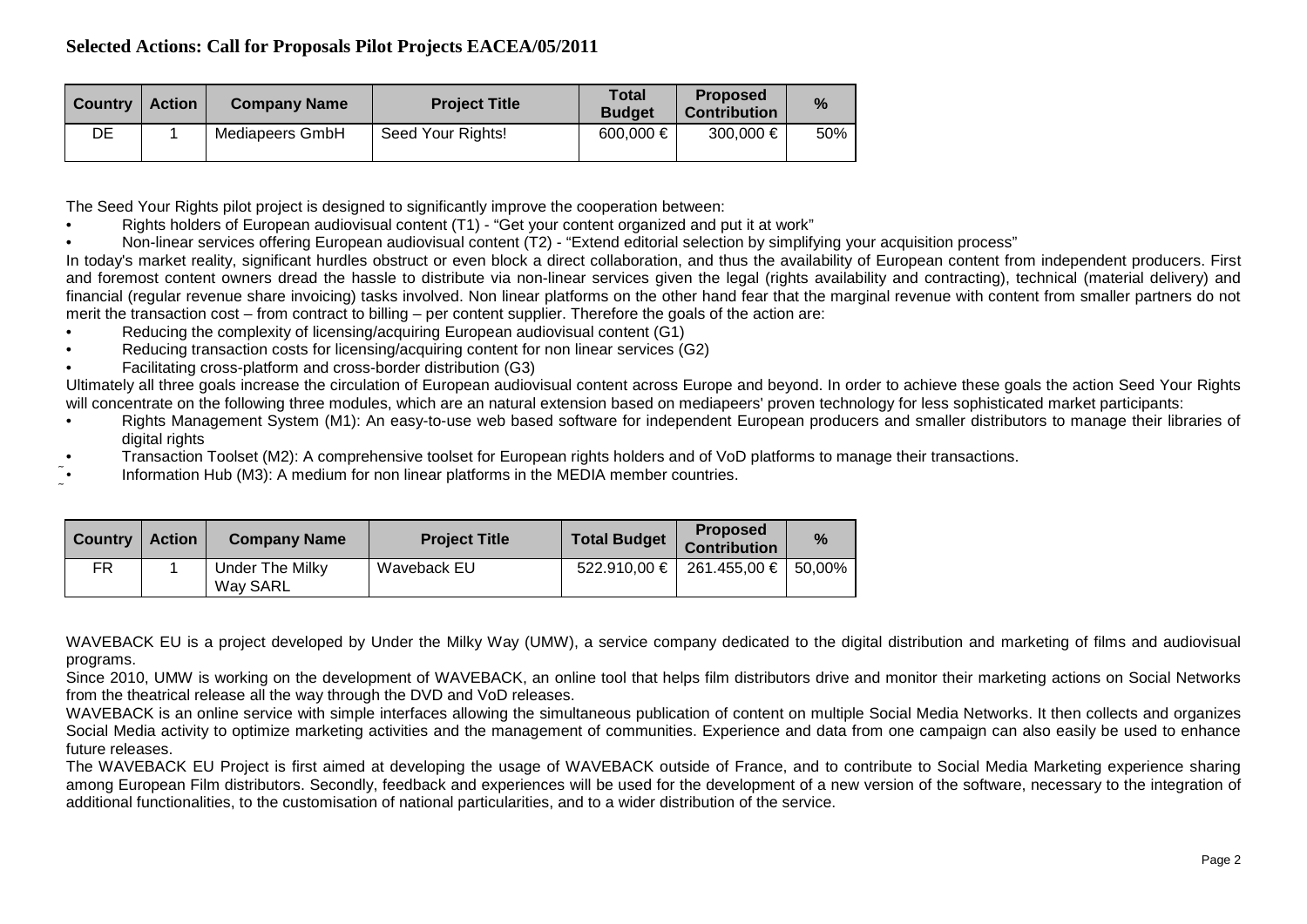| <b>Country</b> | <b>Action</b> | <b>Company Name</b> | <b>Project Title</b> | <b>Total Budget</b> | <b>Proposed</b><br><b>Contribution</b>   | $\%$ |
|----------------|---------------|---------------------|----------------------|---------------------|------------------------------------------|------|
| ВE             |               | Limecraft BVBA      | Nordic Light         |                     | $551.137,63 \in$   264.849,69 €   48,06% |      |

Nordic Light is an online collaborative production environment, based on a central searchable database and integrated with scriptwriting, production planning, editing and Intellectual Property Management software. Its workflow is model-driven and user centric designed. Data contained in a script are parsed into semantic elements and universally represented in an underlying data model resulting in the high-level automation of production processes.

Furthermore Nordic Light enables collaboration and real-time coproduction, capitalizes on 360° publishing and opens venues for interactive, non-linear and innovative audiovisual formats.

This operating model is challenging in terms of architecture, semantics and the development of user-friendly and intuitive applications. Limecraft takes the lead in development, supported by Wappa, whereas Raindance, and Taglicht steer development, in an iteration of analysis, design and user feedback, towards a release by the end of the first funding year.

| <b>Country</b> | <b>Action</b> | <b>Company Name</b>                                                   | <b>Project Title</b>                                      | <b>Total Budget</b> | <b>Proposed</b><br><b>Contribution</b> | $\frac{9}{6}$ |
|----------------|---------------|-----------------------------------------------------------------------|-----------------------------------------------------------|---------------------|----------------------------------------|---------------|
| DE             | ົ             | <b>ITA Media</b><br>Entwicklungs- und<br>Vertriebsgesellschaft<br>mbH | APMS - Advanced<br><b>Production Management</b><br>System | 294.571,00 €        | 147.000,00 €   49,90%                  |               |

APMS is an open production system for AV media producers and TV broadcasters. It unifies the functionality of an Enterprise Resource Planning (ERP) and a Digital Asset Management (DAM) system. Through that, it enables the controlling of the whole production process from production, to creation and to distribution. APMS is a user friendly and intuitive software system basing on a technical innovation: in contrary to existing systems, APMS is conceived as a client/server solution with semantic software features. This allows producers to manage planning, administration and controlling processes collaboratively, yet all data is available also in the offline mode thanks to the client architecture.

APMS offers English, German and French as menu languages. It is made for multinational and multiplatform and interoperable use - programmed in the latest HTML 5 technology in combination with an intelligent synchronization mechanism. Through the use of HTML 5 and the semantic software technology the system is also suitable for future generations of handheld devices (tablet pc's). In addition HTML 5 enables the user to handle and administrate all type of RichMedia content.

Most important advantages for the user:

- interfaces for all participants and all stages of a film production
- technology and know-how transfer
- transparency through joint administration
- time and location independent access to all data
- Metadata for distribution

Additionally: Considerable savings of time and costs, increase of professionally, efficiency and transparency in the production process, especially against the background of complex international coproductions and decentralized work processes.